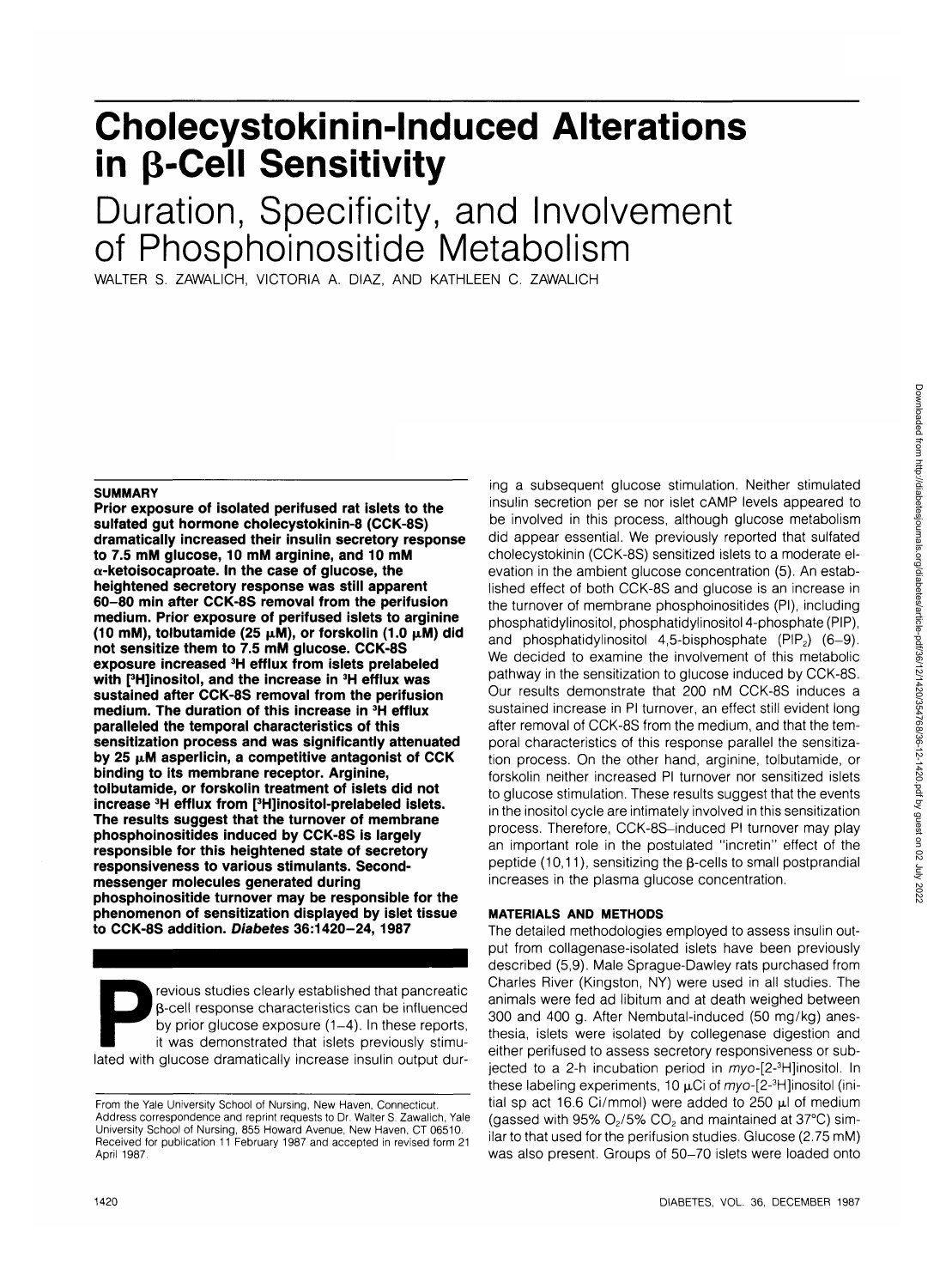

**FIG. 1. CCK-8S-induced sensitization to glucose stimulation. Groups of islets were collagenase isolated and perifused with 5.5 mM glucose (G) for 30 min to establish basal, stable rates of release. Medium was then supplemented with 200 nM CCK-8S for 10 min. After a further 20-min perifusion in CCK-8S-free medium, these islets were then stimulated for 80 min with 7.5 mM glucose. Secretory response of control islets, not previously exposed to CCK-8S, is depicted as well as the response of islets exposed to CCK-8S for 10 min but maintained with 5.5 mM glucose for rest of perifusion (n = at least 4 for each condition). 'Significant differences (P < .05) in release rates between control islet response to 7.5 mM glucose versus those previously exposed to CCK-8S.**

nylon filters and then placed in small glass vials. Two hundred microliters of the radioactive incubation medium were gently added, the vials were stoppered, and the atmosphere above the islets was aerated with  $95\%$  O<sub>2</sub>/5% CO2. After 60 min, the islets were again gassed with 95%  $O<sub>2</sub>/5\%$  CO<sub>2</sub>. After 2 h the islets were washed with 5 ml of nonradioactive medium and perifused. Islets were usually perifused (at a flow rate of 1 ml/min) with 5.5 mM glucose for 30 min to establish stable, basal secretory rates. After this stabilization period, the islets were then subjected to various protocols indicated in the figure legends. Effluent samples were collected and analyzed for insulin content with rat insulin (lot 615-D63-12-3; Lilly, Indianapolis, IN) as standard and, when appropriate, <sup>3</sup>H content.

Hanks' solution was used for the islet isolation. The perifusion medium consisted of 115 mM NaCI, 5 mM KCI, 2.2 mM CaCI<sub>2</sub>, 1 mM MgCI<sub>2</sub>, 24 mM NaHCO<sub>3</sub>, and 0.17 g/100 L bovine serum albumin. Other compounds were added where indicated, and the solution was gassed with a mixture of 95%  $O<sub>2</sub>/5$ %  $CO<sub>2</sub>$ . The <sup>125</sup>l-labeled insulin used for the insulin assay was purchased from New England Nuclear (Boston, MA) and the myo-[2-<sup>3</sup>H]inositol from Amersham (Arlington Heights, IL). CCK-8S (COOH-terminal, 8-amino acid fragment 26-33 amide, sulfated on the tyrosine residue, lot 124F-0445), arginine,  $\alpha$ -ketoisocaproate (KIC; sodium salt), bovine serum albumin (RIA grade), and the salts used to make the Hanks' solution and perifusion medium were purchased from Sigma (St. Louis, MO). Asperlicin was the generous gift of V. Lotti (Merck, Sharp, and Dohme, West Point, PA). It was dissolved in dimethyl sulfoxide (DMSO) before use. The amount of DMSO used in these studies (never  $>0.1\%$ ) was without an adverse impact on islet function (unpublished observations). Forskolin (dissolved in DMSO) was purchased from Calbiochem (La Jolla, CA), and the sodium tolbutamide was the generous gift of Upjohn (Kalamazoo, MI)

**Statistics.** Statistical significance was determined via Student's t test for unpaired data with  $P < 0.05$  taken as significant. Values presented in the figures or RESULTS represent means  $\pm$  SE of the specified number of observations.

#### **RESULTS**

The process of sensitization and the duration of this effect are illustrated in Fig. 1. In this group of experiments, islets were perifused for 30 min with 5.5 mM glucose to establish basal, stable secretory rates. For an additional 10 min, islets were exposed to 200 nM CCK-8S. A small insulin secretory response was observed in response to CCK-8S, but release rates returned to basal values within 10 min after CCK-8S removal from the medium. Twenty minutes after CCK-8S removal, these islets were stimulated with 7.5 mM (135 mg/ dl) glucose. When compared with the response observed from untreated islets, CCK-8S-treated islets showed a dramatic first phase of insulin output accompanied by a sustained second phase. Considering that CCK-8S was omitted from the medium 20 min before 7.5 mM glucose addition and that the stimulation period with 7.5 mM glucose lasted another 80 min, the impact of CCK-8S on the islet persists for ~80 min. When the interval between CCK-8S exposure and 7.5 mM glucose stimulation was extended to 40-60 min, the sensitization process was not observed (results not shown).

We next examined whether CCK-8S exposure heightened the secretory response to either 10 mM arginine or 10 mM KIC. In these experiments, islets were perifused for 30 min



**FIG. 2. Prior CCK-8S exposure sensitizes islets to arginine and a-ketoisocaproate. Left panel: groups of islets were perifused for 30 min with 5.5 mM glucose. For an additional 10 min, 200 nM CCK-8S was included in medium. After 10 min perifusion in CCK-8S-free medium, islets were provoked with 10 mM arginine for 40 min in continued presence of 5.5 mM glucose. Response to control islets** (untreated with CCK-8S) is also shown  $(n = 3$  for each condition). **Right panel: similar to protocol described above, islets were provoked with 10 mM a-ketoisocaproate for 40 min (in continued presence of 5.5 mM glucose) after prior exposure to 200 nM CCK-8S for 10 min. Control response from untreated islets is also shown (n = 3 for each condition). 'Selected time points were analyzed for significance (P < .05).**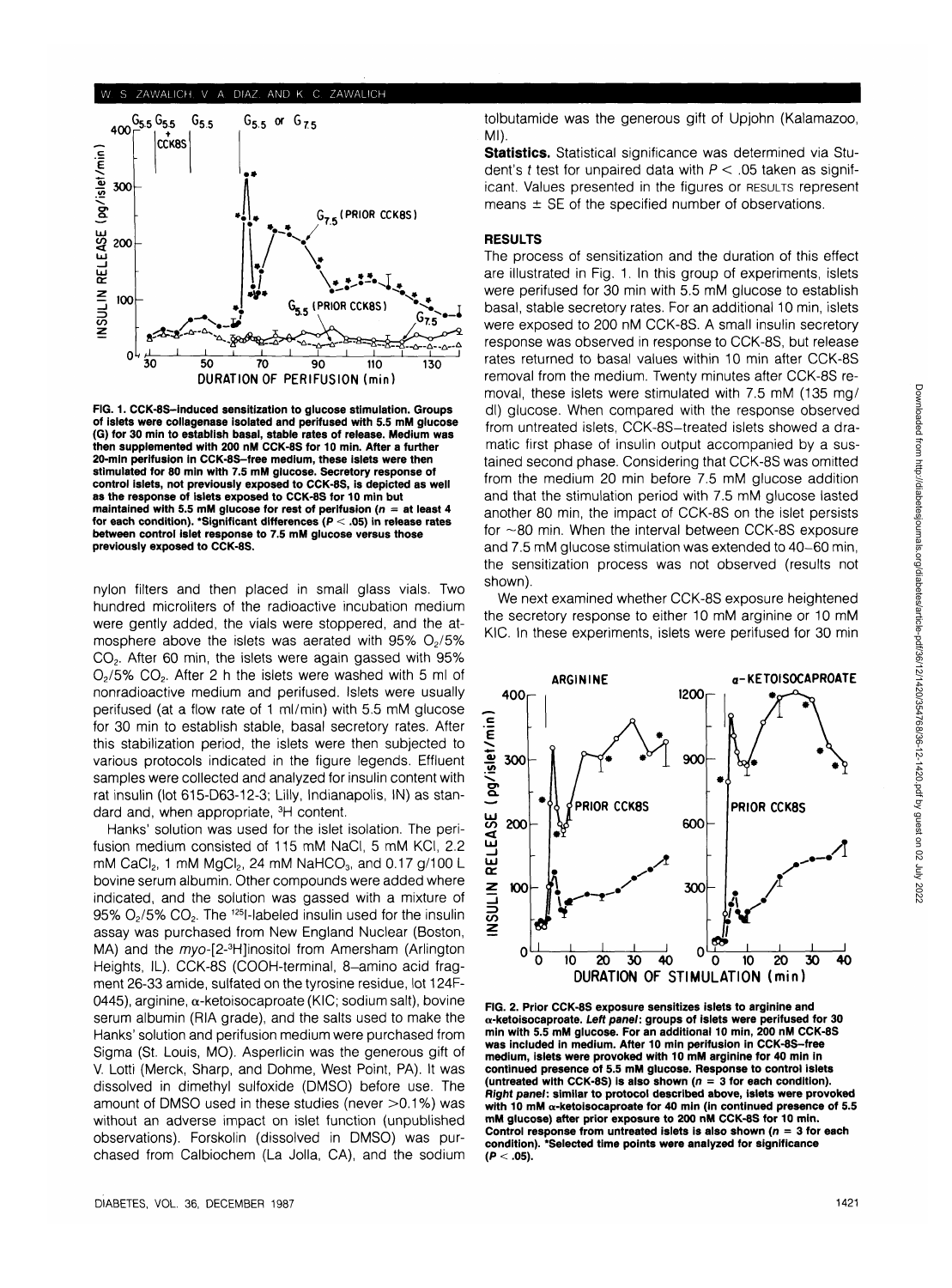## CCK-INDUCED SENSITIZATION IN ISOLATED ISLETS



**FIG. 3. Prior exposure to arginine or forskolin does not sensitize islets to 7.5 mM glucose (G). Similar to protocol described in Fig. 2, islets** were exposed to 10 mM arginine, 1.0  $\mu$ M forskolin, or 200 nM CCK-8S **for 10 min. Although not depicted, release rates (in continued presence of 5.5 mM glucose) in response to arginine, forskolin, tolbutamide, or CCK-8S averaged**  $96 \pm 7$ **, 132**  $\pm$  **23, 127**  $\pm$  **15, and**  $57 \pm 6$  pg  $\cdot$  islet<sup>-1</sup>  $\cdot$  min<sup>-1</sup> (means  $\pm$  SE), respectively, during the final **5 min of exposure to these agents. This compares with control release** rates of 31  $\pm$  4 pg  $\cdot$  islet<sup>-1</sup>  $\cdot$  min<sup>-1</sup> during same period. After a further **10-min perifusion with 5.5 mM glucose alone, islets were stimulated for 40 min with 7.5 mM glucose. Response of control islets is also shown. Arginine, forskolin, and tolbutamide did not sensitize islets to 7.5 mM glucose (n = at least 4 for each; not shown). 'Significant difference (P < .05) from control untreated islet response.**

with 5.5 mM glucose and then exposed to 200 nM CCK-8S for 10 min. After an additional 10-min perifusion with 5.5 mM glucose alone, these islets were stimulated with 10 mM arginine or 10 mM KIC in the continued presence of 5.5 mM glucose. The results are depicted in Fig. 2 and demonstrate that prior CCK-8S exposure augmented the islet secretory response to both compounds. Both the first and second phases of secretion were significantly amplified.

We next determined whether prior exposure to 10 mM arginine, 1.0  $\mu$ M forskolin, or 25  $\mu$ M tolbutamide (results not shown) sensitizes islets to 7.5 mM glucose. After a 30-min perifusion with 5.5 mM glucose alone, the medium was supplemented with these agents for 10 min. After a further 10 min perifusion with 5.5 mM glucose alone, the islets were provoked with 7.5 mM glucose. None of these compounds increased the response to 7.5 mM glucose above that noted in control, nontreated islets, even though they, like CCK-8S, induced a small insulin secretory response (Fig. 3).

CCK-8S increases the turnover of islet inositol-containing lipids, an effect independent of the glucose concentration (9). We next determined the effect of 200 nM CCK-8S, 10 mM arginine,  $25 \mu$ M arginine,  $25 \mu$ M tolbutamide, or 1.0  $\mu$ M forskolin on <sup>3</sup>H efflux from [<sup>3</sup>H]inositol-prelabeled islets (Fig. 4). CCK-8S addition to islets perifused with 5.5 mM glucose was accompanied by a dramatic and sustained efflux of <sup>3</sup>H. This effect was not reproduced by arginine, tolbutamide, or forskolin.

The possibility that CCK-8S-induced sensitization to various stimulants was the result of a sustained activation of PI turnover was investigated next. In these experiments, islets prelabeled with [<sup>3</sup>H]inositol were perifused for 30 min with 5.5 mM glucose and then exposed to 200 nM CCK-8S for 10 min. The efflux of <sup>3</sup>H in the perifusate was monitored before, during, and for 40 min after CCK-8S exposure (Fig. 5). Under these conditions, the influence of CCK-8S on 3H efflux [plotted as the fractional efflux rate (12)] was sustained for  $\sim$ 30 min after its removal from the perifusion medium. In other words, a brief 10-min exposure to CCK-8S resulted in the sustained turnover of inositol-containing phospholipids, and the duration of this effect parallels the duration of CCK-induced sensitization. The inclusion of asperlicin, a



**FIG. 4. Fractional efflux rates of 3H from islets prelabeled with pH]inositol. Islets were incubated for 2 h in [3 H]inositol to label inositol-containing lipids. After being washed with 5 ml of nonradioactive medium, islets were perifused for 40 min with 5.5 mM glucose (G) alone. They were then stimulated with 200 nM CCK-8S, 10 mM arginine, 25 μM tolbutamide (TOL), or 1.0 μM forskolin (n = at least 3 for each condition). Efflux rates of 3H were calculated according to Borle et al. (12). Only addition of CCK-8S to these islets** significantly increased ( $P < .05$ ) efflux of [<sup>3</sup>H]inositol, an index of **accelerated phosphoinositide turnover, above prestimulatory values.**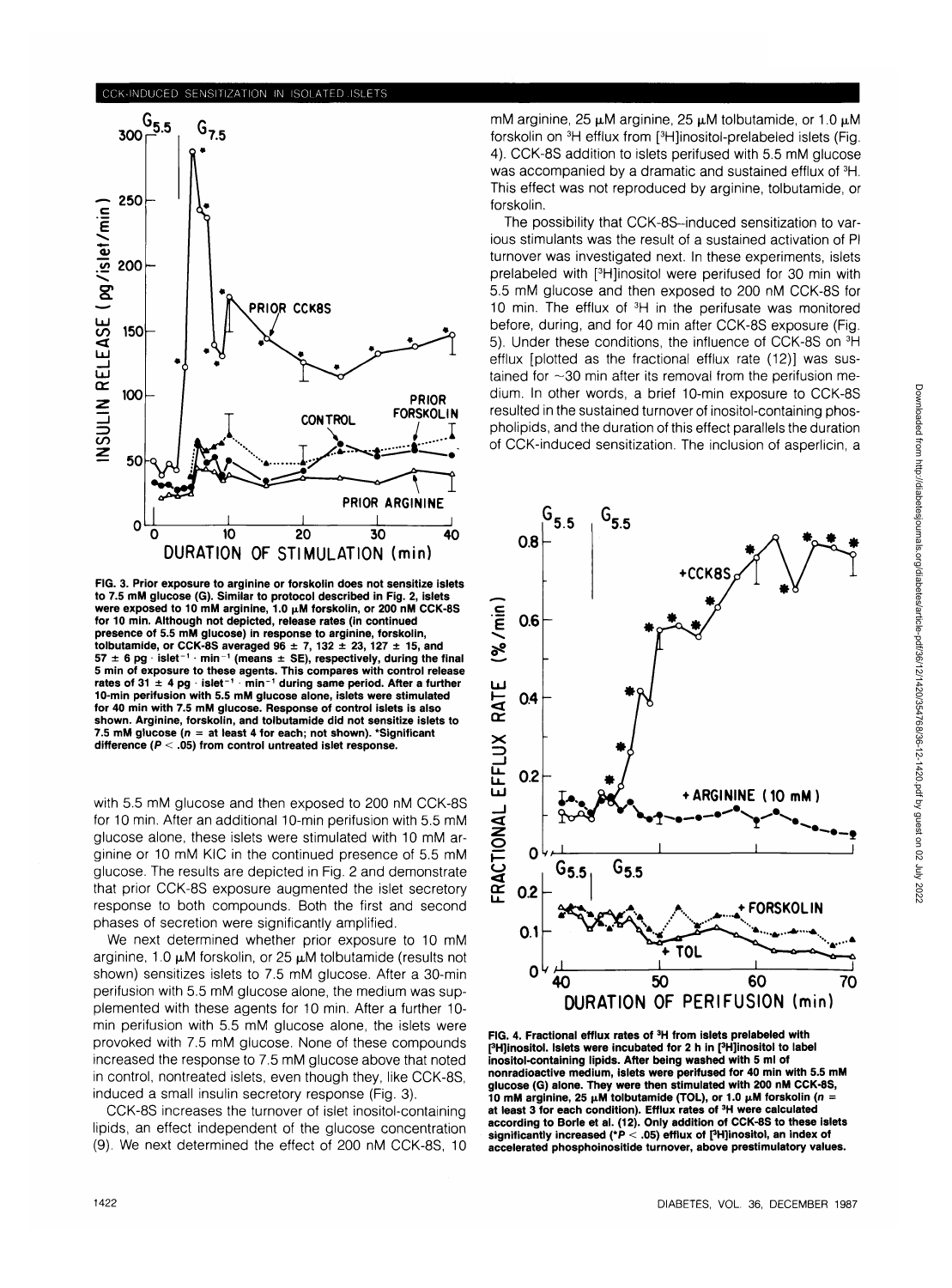## W. S. ZAWALICH, V. A. DIAZ, AND K. C. ZAWALICH



**FIG. 5. Sustained activation of 3H efflux induced by brief CCK-8S** exposure. After 2-h labeling period in [<sup>3</sup>H]inositol, islets were perifused **for 30 min with 5.5 mM glucose (G) alone. They were then stimulated with 200 nM CCK-8S for 10 min followed by 40 min perifusion with** 5.5 mM glucose  $\pm 25 \mu$ M asperlicin. CCK-8S-induced efflux of <sup>3</sup>H **from these islets remained significantly (P < .05) elevated above prestimulatory rates for -30 min after CCK-8S removal from medium (n = 6 for each condition). Inclusion of asperlicin during final 40-min period significantly (\*P < .05) reduced this persistent increase in 3H efflux.**

specific antagonist of CCK binding to its membrane receptor (13), significantly reduced the persistent stimulatory effect of CCK-8S on 3H efflux. This level of asperlicin completely blocks the stimulatory impact of CCK-8S on insulin output (14).

## **DISCUSSION**

Several salient points emerge from this series of experiments. First, the addition of the gut hormone and possible incretin and satiety factor CCK-8S to islets whose inositol phospholipids are prelabeled with [3 H]inositol results in a dramatic increase in perifusate 3H as previously reported (9). Whereas the source of <sup>3</sup>H was not directly investigated in this report, previous studies indicate that it results from an increased turnover of inositol-containing phospholipids (8,9). Second, despite its removal from the perifusion medium, the impact of CCK-8S on phosphoinositide metabolism is sustained, and this heightened turnover of membrane phosphoinositides seems to contribute, in a poorly defined manner, to CCK-8S-induced sensitization of stimulated secretion. Third, the persistent effect of CCK-8S on 3H efflux is reduced by the competitive antagonist asperlicin (13), indicating that sustained agonist-receptor interaction participates in this process. We previously demonstrated that asperlicin also attenuates the increased secretory response to glucose usually observed after CCK-8S exposure (5). Fourth, although arginine, tolbutamide, and forskolin are able to directly augment secretion from islets in the presence of 5.5 mM glucose, they neither induce PI turnover nor sensitize islets to a subsequent glucose stimulus. These particular stimulants were chosen because at the concentrations used, they, like CCK-8S, evoke a glucose-dependent insulin secretory response. Of course, the notion that higher levels or more prolonged exposure times to these agents similarly

sensitize islets to various stimulants cannot be excluded (15).

We conclude that under the conditions employed in these studies, cellular events activated by phosphoinositide turnover somehow contribute to this sensitization process, although the exact nature of the cellular changes remains to be completely defined. Considering the events coupled to PI turnover in excitable tissues, possible mediators of this phenomenon exist. PI hydrolysis generates at least two separate but interrelated second messengers: the water-soluble inositol 1,4,5-trisphosphate (IP<sub>3</sub>) and the lipid-soluble diacylglycerol (DG) (16-18). IP<sub>3</sub> seems to be involved in mobilization of intracellular calcium (16), which along with DG participates in the activation of the calcium phospholipiddependent kinase, C-kinase (18). Changes in the cellular concentrations of one or both of these Pl-derived products may account for this sensitization effect. Recently, Imai and Gershengorn (19) reported a similar type of sustained PI turnover in hormonally stimulated pituitary cells. Their data indicated that the turnover of PIP<sub>2</sub> is only transiently stimulated, whereas the turnover of phosphatidylinositol is persistently stimulated. Their findings are similar to previously reported studies in activated platelets (20). If a similar situation occurs in islets, a transient increase in  $IP<sub>3</sub>$  (generated from PIP<sub>2</sub>) but a more sustained increase in DG formation (generated from PIP<sub>2</sub>, PIP, and phosphatidylinositol) would be anticipated. The transient nature of  $IP<sub>3</sub>$  generation might explain why CCK-8S addition to islets, sensitized to its action by forskolin, results in a large but transient increase in the insulin secretory response (9). Furthermore, if these findings in pituitary cells are applicable to islets, the transient nature of  $IP<sub>3</sub>$  generation would seem to relegate it to a minor role in this sensitization process. Rather, DG (or a metabolic product) generated during PI turnover may be playing a pivotal role in this phenomenon. Of course, the notion that inositol 1-phosphate generated from phosphatidylinositol or inositol 1,4-bisphosphate, generated from PIP, may contribute to this process also has to be considered. Finally, because the phorbol ester TPA produces a similar state of sensitization (21), a possible role for enzyme C-kinase or one of its phosphorylated protein products has to be entertained. Studies designed to analyze the nature of this sensitizing compound seem appropriate.

We previously suggested that the biphasic pattern of insulin release from islet tissue noted with high glucose was the result of activation of events in the calmodulin and Ckinase branches of the calcium-messenger system (22). The observation that a synthetic activator of C-kinase, the phorbol ester TPA, caused a slowly developing but sustained output of insulin (second-phase release) from islets supported this contention (23). The generation of DG, the endogenous activator of C-kinase, in response to high glucose might be the result of glucose-induced PI turnover (8,9) and/or the de novo synthesis of DG (24). However, the obligatory participation of PI turnover with the subsequent activation of Ckinase in the sustained second phase of insulin release under all stimulatory conditions has yet to be established. For example, significant rates of second-phase insulin secretion can be obtained with the combination of 7 mM glucose plus 10 mM arginine or 7 mM glucose plus 200  $\mu$ M of the sulfonylurea tolbutamide (unpublished observations). PI hy-